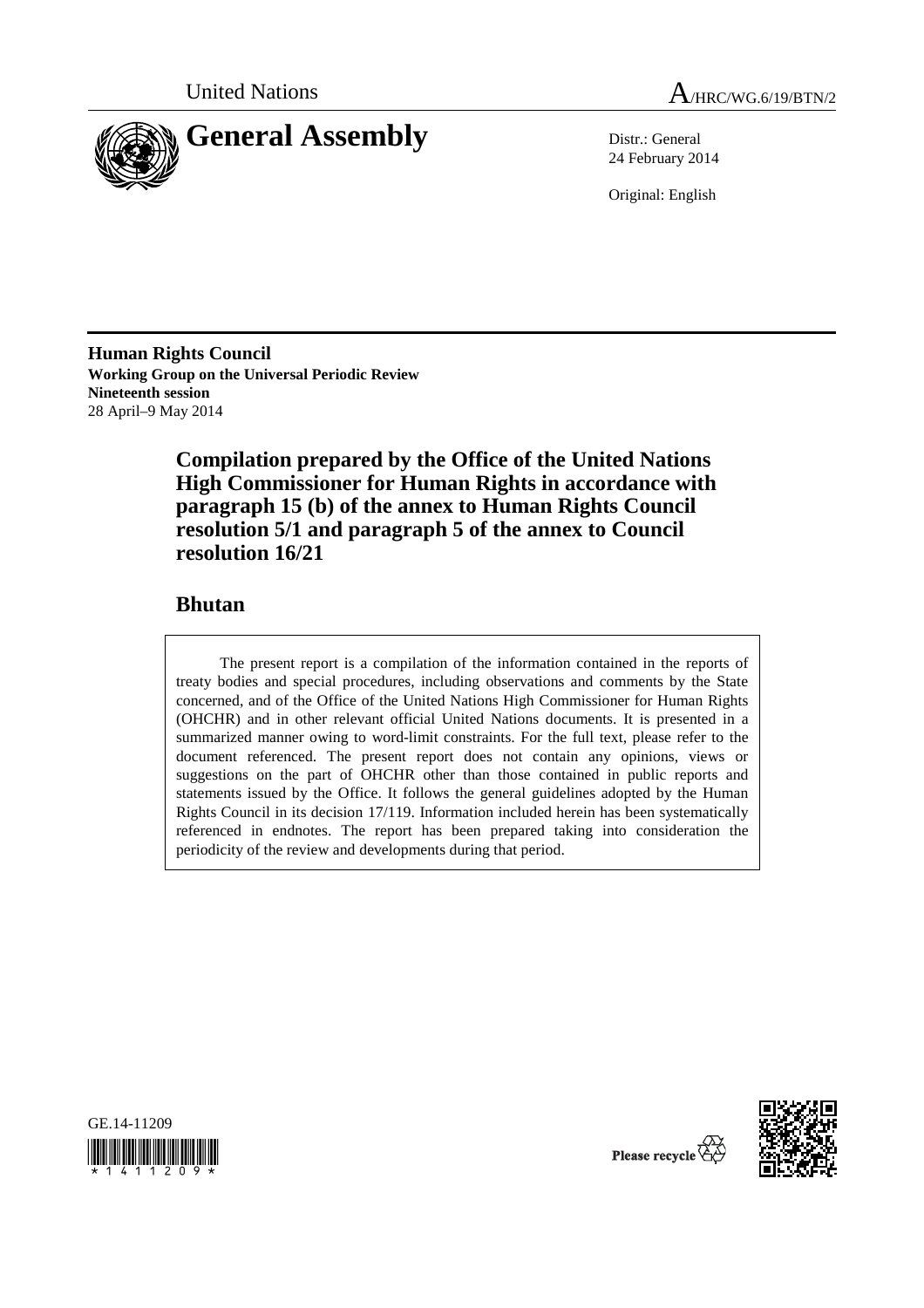# **I. Background and framework**

# **A. Scope of international obligations**<sup>1</sup>

## **International human rights treaties<sup>2</sup>**

|                                                        | Status during previous cycle                 | Action after review                                | Not ratified/not accepted |
|--------------------------------------------------------|----------------------------------------------|----------------------------------------------------|---------------------------|
| Ratification,<br>accession or<br>succession            | <b>ICERD</b>                                 | OP-CRC-AC (2009)                                   | <b>ICERD</b>              |
|                                                        | (signature only 1973)<br><b>CEDAW</b> (1981) | OP-CRC-SC (2009)                                   | <b>ICESCR</b>             |
|                                                        |                                              | <b>CRPD</b><br>(signature only, 2010)              | <b>ICCPR</b>              |
|                                                        | CRC (1990)                                   |                                                    | ICCPR-OP2                 |
|                                                        | OP-CRC-AC<br>(signature only, 2005)          |                                                    | <b>CAT</b>                |
|                                                        | OP-CRC-SC                                    |                                                    | OP-CAT                    |
|                                                        | (signature only, 2005)                       |                                                    | <b>ICRMW</b>              |
|                                                        |                                              |                                                    | <b>CRPD</b>               |
|                                                        |                                              |                                                    | <b>CPED</b>               |
| Reservations,<br>declarations and/or<br>understandings |                                              | OP-CRC-AC<br>(Declaration art. 3,<br>para 2, 2009) |                           |
| Complaint                                              |                                              |                                                    | <b>ICERD</b>              |
| procedures,<br>inquiry and urgent                      |                                              |                                                    | <b>OP-ICESCR</b>          |
| action <sup>3</sup>                                    |                                              |                                                    | <b>ICCPR</b>              |
|                                                        |                                              |                                                    | <b>ICCPR-OP1</b>          |
|                                                        |                                              |                                                    | <b>CAT</b>                |
|                                                        |                                              |                                                    | OP-CEDAW                  |
|                                                        |                                              |                                                    | OP-CRC-IC                 |
|                                                        |                                              |                                                    | <b>ICRMW</b>              |
|                                                        |                                              |                                                    | <b>OP-CRPD</b>            |
|                                                        |                                              |                                                    | <b>CPED</b>               |

## **Other main relevant international instruments**

|                                                                                           | Status during previous cycle | Action after review | Not ratified                                                                  |
|-------------------------------------------------------------------------------------------|------------------------------|---------------------|-------------------------------------------------------------------------------|
| Geneva Conventions of<br>Ratification,<br>12 August $19494$<br>accession or<br>succession |                              |                     | Convention on the<br>Prevention and<br>Punishment of the<br>Crime of Genocide |
|                                                                                           |                              |                     | Rome Statute of the<br>International Criminal<br>Court                        |
|                                                                                           |                              |                     | Palermo Protocol <sup>5</sup>                                                 |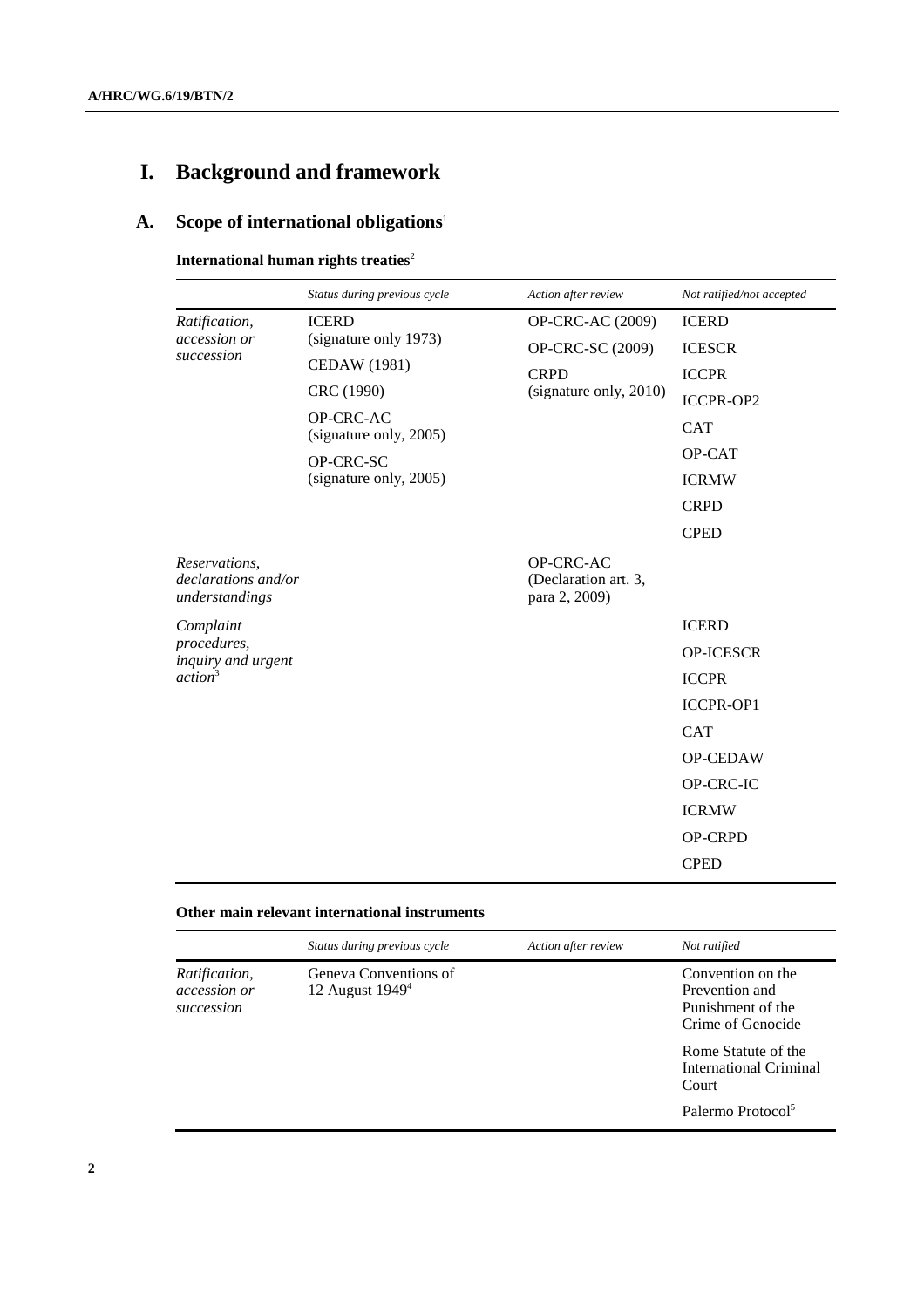| Status during previous cycle | Action after review | Not ratified                                                                         |
|------------------------------|---------------------|--------------------------------------------------------------------------------------|
|                              |                     | Additional Protocols I,<br>II and III to the 1949<br>Geneva Conventions <sup>6</sup> |
|                              |                     | Conventions on<br>refugees and stateless<br>$persons^7$                              |
|                              |                     | <b>ILO</b> fundamental<br>conventions <sup>8</sup>                                   |
|                              |                     | <b>ILO Conventions Nos.</b><br>169 and $189^9$                                       |
|                              |                     | <b>UNESCO</b> Convention<br>against Discrimination<br>in Education                   |
|                              |                     |                                                                                      |

1. The United Nations Educational, Scientific and Cultural Organization (UNESCO) encouraged Bhutan to ratify the Convention against Discrimination in Education.<sup>10</sup>

#### **B. Constitutional and legislative framework**

2. In its report, *A Situation Analysis of Children, Youth and Women in Bhutan in 2012*, the United Nations Children's Fund (UNICEF) stated that the Child Care and Protection Act, 2011, provided recourse against child violence, abuse and exploitation, and enshrined the best interests of the child.<sup>11</sup> In the mapping and assessment of the current situation of child protection in Bhutan and the National Plan of Action for Child Protection, 2012, the authors reported that for the first time a comprehensive costing was presented to legislators to inform them of the resources required for enactment of the Act. Despite this, the Government and its partners had yet to make substantial investments in child protection.<sup>12</sup>

3. According to the Plan of Action, the National Commission for Women and Children was in the process of drafting the rules and regulations for the Child Care and Protection Act, which were required to clarify operationalization of several of its provisions.<sup>13</sup> They would be needed to establish procedures to guide determination of the best interests of the child and for the establishment and regulation of an alternative care system, including foster care, guardianship and residential facilities.<sup>14</sup> While the recent establishment of the Bhutan National Legal Institute and support for training was noted in the report, it was indicated that only following finalization of the regulations would judicial training on the application of the Act be conducted in full.<sup>15</sup>

4. In the Plan of Action it was noted that although Bhutan was not a member of the International Labour Organization  $(ILO)$ ,<sup>16</sup>, the regulations of the Labour and Employment Act, 2007, were to be reviewed in 2012, with the goals of strengthening the protection of children from child labour and further alignment with ILO conventions.<sup>17</sup> Regulations under the Labour and Employment Act specified acceptable forms of child labour and set standards for inspection of formal workplaces by labour inspectors, which were carried out in all enterprises at least once a year. Those standards did not cover informal workplaces, including domestic settings and agriculture.<sup>18</sup>

5. In the framework of the follow-up to, and implementation of, its concluding observations on the seventh periodic report of Bhutan, the Committee on the Elimination of Discrimination against Women (CEDAW) considered that the recommendation to enact legislation on domestic violence had been implemented,<sup>19</sup> with Bhutan reporting that the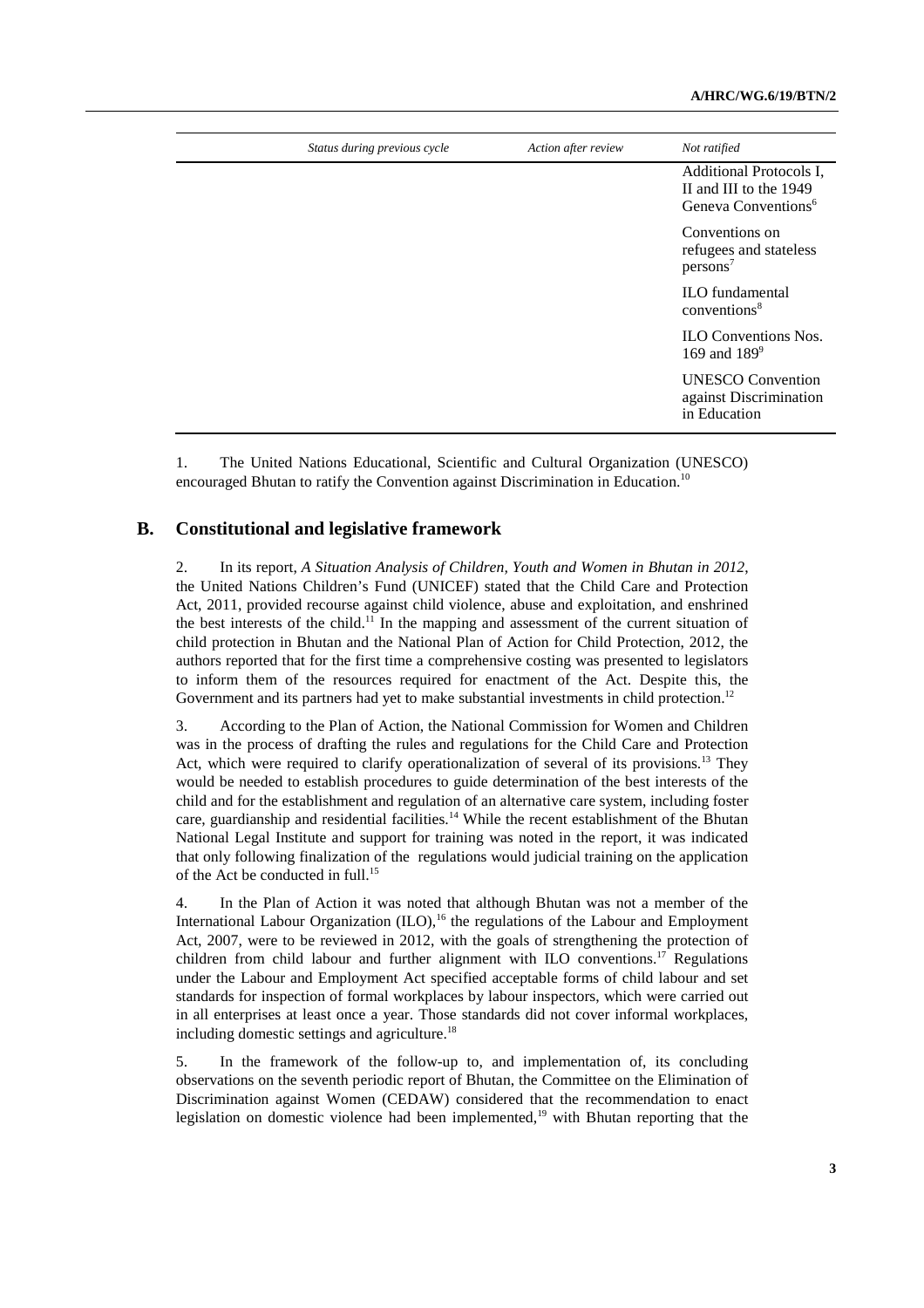Domestic Violence Prevention Act, 2013, criminalized acts of domestic violence and looked at providing protection services to victims and survivors, including shelter and security.<sup>20</sup>

## **C. Institutional and human rights infrastructure and policy measures**

6. In the Plan of Action it was noted that, although the Child Care and Protection Act, 2011, provided for the establishment of a national child welfare committee, currently there was no such committee.<sup>21</sup> The establishment of an effective organization within the Government was seen as critical for implementing the child protection programme and coordinating activities between stakeholders. That would allow the National Commission for Women and Children to focus on its mandate of developing policies, regulating and monitoring rights issues and reporting to international bodies.<sup>22</sup>

7. In the Plan of Action it was emphasized that the Bhutan multiple indicator survey, 2010, was a milestone, demonstrating a new capacity for collaboration in data management and providing quality data on the situation of women and children. There were opportunities to collect additional relevant data through the planned demographic health survey,  $2012/2013$ , and the Bhutan living standards survey,  $2012^{23}$ 

8. UNICEF reported that the national youth policy in 2011 was informed by an assessment of vulnerable and at-risk adolescents to ensure its approach was equitable and reached the most vulnerable and excluded youth across the country.<sup>24</sup> In the Plan of Action it was noted that such recent policies as the youth policy, the early childcare and development policy (draft) and the special education policy addressed some child protection issues.25

9. UNICEF emphasized that Bhutan devoted a very high share of public expenditure to the social sectors.<sup>26</sup> The budget for 2011–2012 was confirmed as pro-poor, with about 25 per cent earmarked for the social sector, including 17 per cent for education and 7 per cent for health care.<sup>27</sup> In the draft United Nations Development Assistance Framework, Bhutan One Programme 2014–2018, it was stated that the Bhutanese concept of Gross National Happiness (GNH) promoted a balanced approach to development, encompassing good governance, conservation and community vitality, in addition to traditional socioeconomic progress indicators, and that this development paradigm, prudent economic management and political stability had brought about a significant rise in living standards and an improvement in development indicators.<sup>28</sup>

## **II. Cooperation with human rights mechanisms**

#### A. Cooperation with treaty bodies<sup>29</sup>

#### **1. Reporting status**

| Treaty body  | Concluding observations<br>included in previous<br>review | Latest report<br>submitted since<br>previous review observations | Latest<br>concluding | Reporting status                        |
|--------------|-----------------------------------------------------------|------------------------------------------------------------------|----------------------|-----------------------------------------|
| <b>CEDAW</b> | July 2009                                                 |                                                                  |                      | Eighth and ninth reports due in<br>2014 |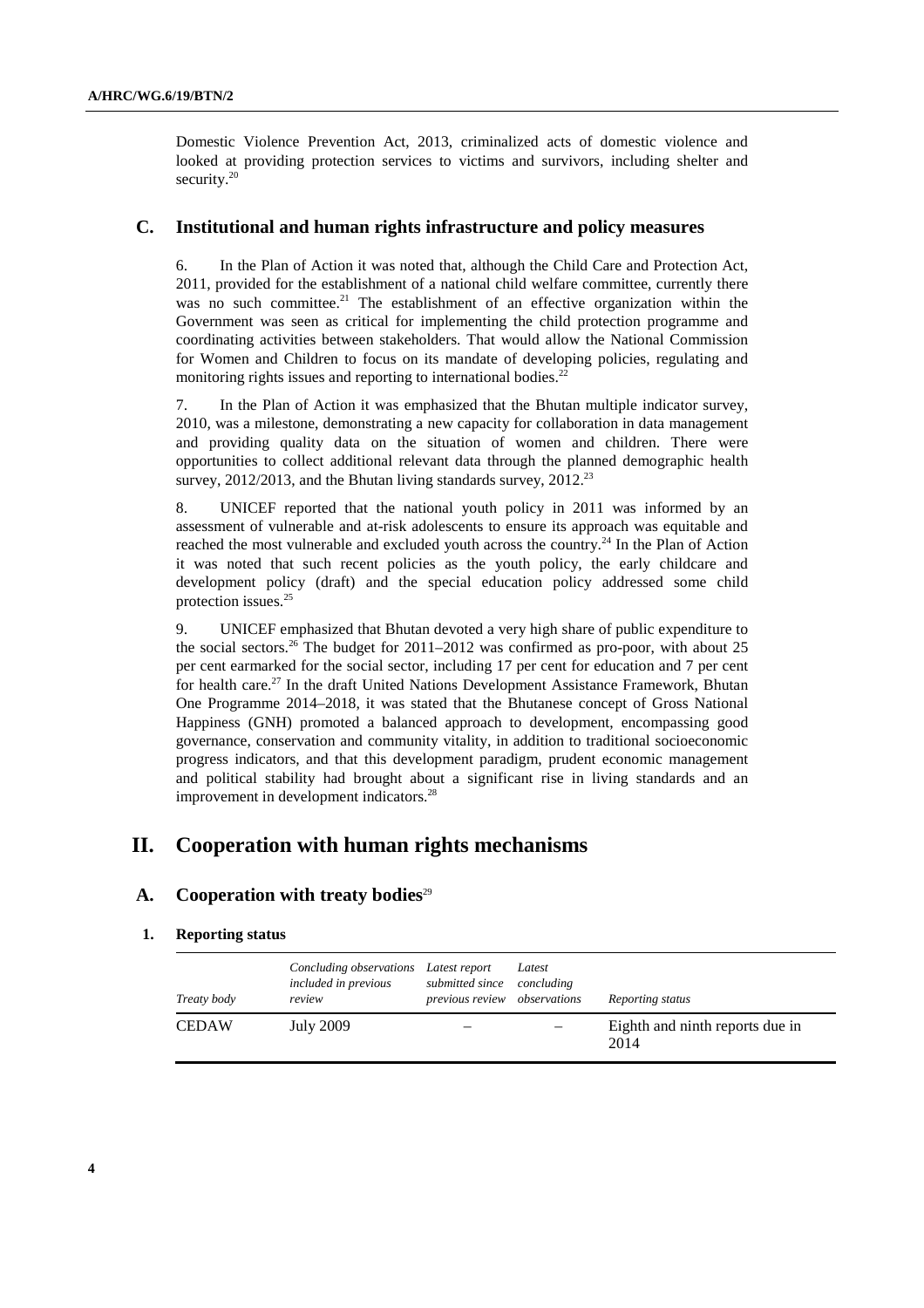| Treaty body | Concluding observations<br>included in previous<br>review | Latest report<br>submitted since<br>previous review observations | Latest<br>concluding | Reporting status                                                                                                                                            |
|-------------|-----------------------------------------------------------|------------------------------------------------------------------|----------------------|-------------------------------------------------------------------------------------------------------------------------------------------------------------|
| <b>CRC</b>  | October 2008                                              |                                                                  |                      | Third to fifth reports overdue since<br>2012. Initial report on OP-CRC-<br>AC overdue since 2012 and initial<br>report on OP-CRC-SC overdue<br>since $2011$ |

#### **2. Responses to specific follow-up requests by treaty bodies**

| Concluding observations |        |                                                            |                                       |
|-------------------------|--------|------------------------------------------------------------|---------------------------------------|
| Treaty body             | Due in | Subject matter                                             | Submitted in                          |
| <b>CEDAW</b>            | 2011   | Political participation and violence against<br>women $30$ | $2013^{31}$ Follow-up<br>ongoing $32$ |

#### **B.** Cooperation with special procedures<sup>33</sup>

|                               | Status during previous cycle                                                                   | Current status |
|-------------------------------|------------------------------------------------------------------------------------------------|----------------|
| <i>Standing invitation</i>    | No                                                                                             | N <sub>0</sub> |
| Visits undertaken             | Arbitrary Detention (1994) and<br>follow-up $(1996)$                                           |                |
| Visits agreed to in principle |                                                                                                | Education      |
| <i>Visits requested</i>       | Freedom of religion or belief                                                                  |                |
| and urgent appeals            | Responses to letters of allegation During the period under review no communications were sent. |                |

## **III. Implementation of international human rights obligations, taking into account applicable international humanitarian law**

#### **A. Equality and non-discrimination**

10. In the draft Bhutan One programme the authors referred to the gender gap with respect to the participation of women and girls in politics and decision-making. They continued to lag behind in participation in the labour force, in rates of literacy and in participation in tertiary education. They were also vulnerable to violence.<sup>34</sup> In its study on the situation of violence against women in Bhutan, the National Commission for Women and Children recommended continued support for women, particularly rural women, as a priority, by building their financial autonomy through special economic empowerment programmes<sup>35</sup> and through the support of local government and financial institutions for access to loans for income generation and for opening a savings account.<sup>36</sup>

11. UNICEF pointed out that the projections of the National Statistics Bureau put the population in 2012 at around 720,000 (52 per cent male and 48 per cent female).<sup>37</sup>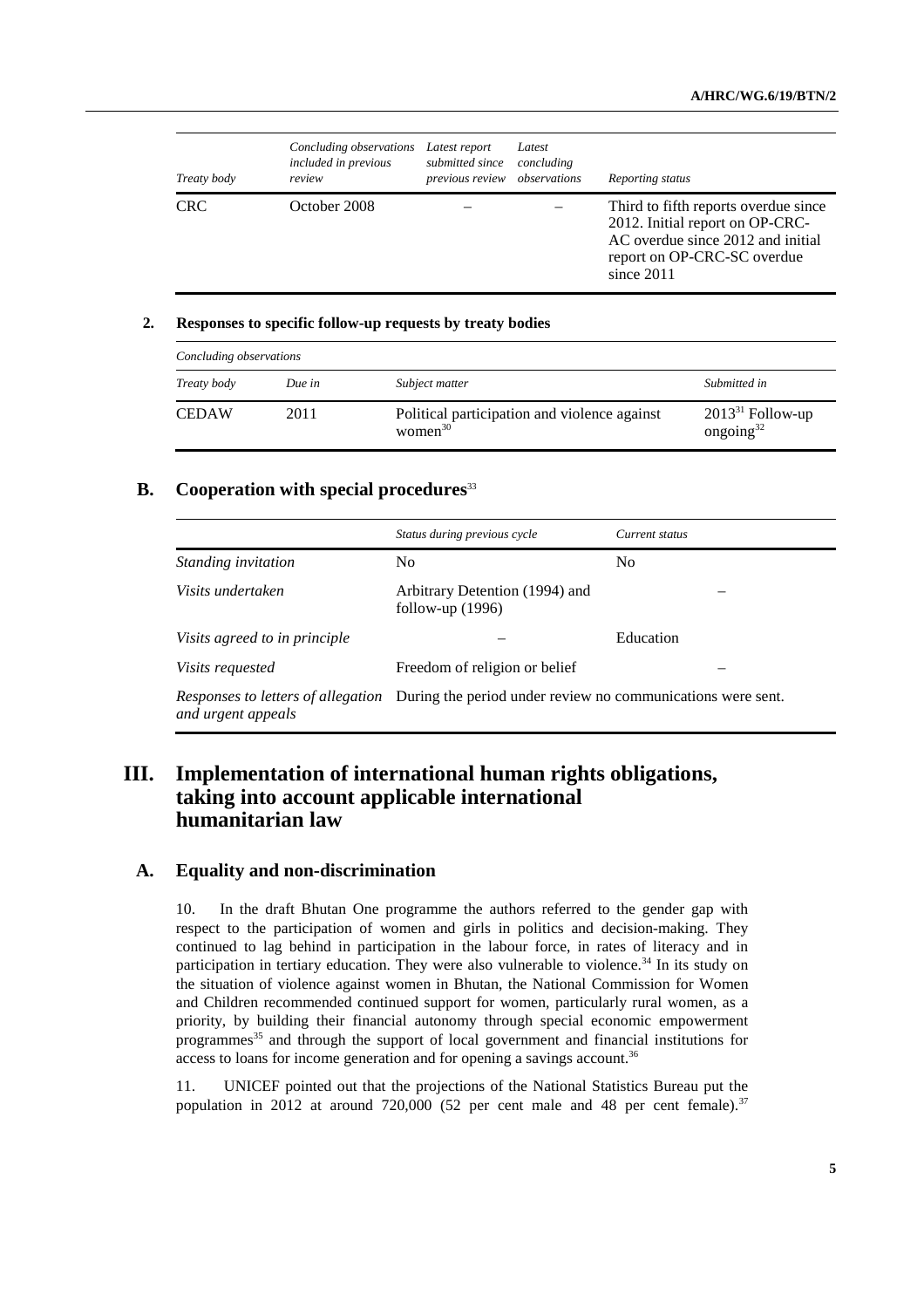According to the baseline survey for the Royal Society for Senior Citizens, a total of 101,563 Bhutanese (or around 14 per cent of the population) were estimated as "old", i.e. aged 55 years and above, of which 62 per cent were male and 38 per cent were female.<sup>38</sup>

12. In the Plan of Action it was explained that social discrimination, traditionally based on profession and to a smaller extent on area of residence, was extensive. Thus, blacksmiths, sweepers, serfs, migratory communities, residents living in areas where rice was not grown, highlanders, etc., were discriminated against. Although such discrimination was no longer rampant, some families, particularly among the older generation, still practised discrimination when it came to marriage and occasionally while serving food. However, that was in contravention of the law.39

13. The Plan of Action stated that 99.9 per cent of children were registered with a health card, which did not, however, entitle the holder to citizenship.<sup>40</sup> It was through registration with the Department of Civil Registration and Census that many of a child's rights were conferred, including the right to Bhutanese nationality.<sup>41</sup> It was also reported that many families would not name a newly born child for weeks, anticipating that a name would be given by a venerated monk. For such reasons, birth registration with the Department within a few weeks after birth could be problematic.<sup>42</sup> However, in an effort to streamline vital registration, the Department had computerized the civil registration system and reduced the timeline for registration of birth to 30 days. It had also drafted standard operating procedures for civil and death registration that were awaiting approval.<sup>43</sup>

14. In the Plan of Action, it was explained that the Citizenship Act (1985) guaranteed citizenship to individuals whose parents were both citizens of Bhutan. The Act guaranteed the right to apply for citizenship through naturalization to a person who had attained 21 years of age, or 15 years of age if either parent was a Bhutanese citizen. However, the person must have resided in the country for at least 15 years if either parent was a Bhutanese citizen and at least 20 years in all other cases and this period of residence must be recorded in the records of the Department of Civil Registration and Census.<sup>44</sup> The Plan of Action referred to concerns regarding the civil registration of children born to Bhutanese women where the identity of the father could not be ascertained. This was largely because both parents must be verified as citizens of Bhutan before the child could be granted civil registration. According to the Plan of Action, there were children in Bhutan who remained unregistered until naturalization could take place at the age of 15 or later.<sup>45</sup>

#### **B. Right to life, liberty and security of the person**

15. UNICEF reported that despite the pace of modernization, traditional practices such as early marriage, corporal punishment and child labour continued.<sup>46</sup>

16. UNICEF also stated that the use of corporal punishment in monastic institutions had been banned by a decree of the *Je Khenpo*, the highest authority in the monastic body. Although an assessment carried out in November 2010 found that physical punishment (spanking, beating and whipping) was still used as a last resort against recalcitrant novices in about 10 per cent of monastic institutions, most of them were now using alternative forms of discipline.47 UNICEF also referred to article 11 of the Child Care and Protection Act, which provided that programmes and services established under it should be culturally appropriate, including any rules that might be required for disciplining children. Specific rules under the Act were still being drafted.<sup>48</sup>

17. UNICEF reported that violence against women was still an issue that needed to be recognized and addressed.49 According to the Bhutan multiple indicator survey in 2010*,* 68 per cent of women aged between 15 and 49 reported that they believed that a husband was justified in beating his wife or partner in various circumstances, such as if she went out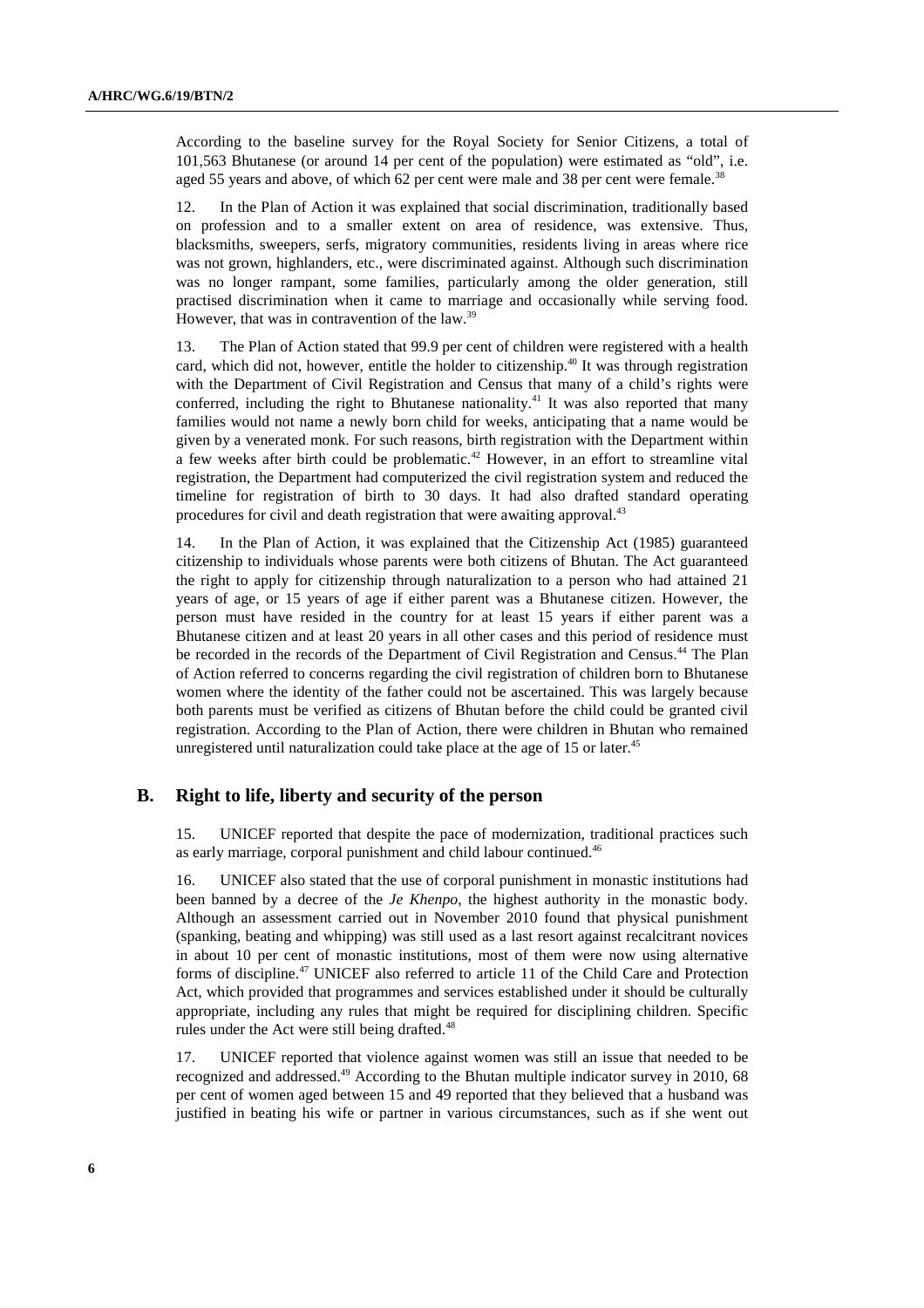without telling him; if she neglected the children; if she refused to have sex with him; or if she burnt the food. $50$  The study on violence against women noted that most common nonpartner perpetrators of physical and emotional violence were fathers and teachers, indicating an unsafe environment at home and at school.<sup>51</sup> UNICEF also noted that in rural areas where informal systems exist, including for reporting and action in cases of violence against children and women, some child protection cases might be adjudicated at the community level by officials who might not have been sensitized to child rights issues.<sup>52</sup> The study on violence against women recommended, inter alia, strengthening gender sensitization through incorporation of human rights-related content in formal and nonformal education.<sup>53</sup>

18. The Plan of Action referred to data from the 2010 multiple indicator survey, demonstrating that child marriage remained common at 30.8 per cent, despite its prohibition by law. This might be explained by the fact that formal marriage proceedings and the issuance of marriage certificates were relatively new and not traditionally practised. It was alleged that the practice of *sergemathang/khotkin* in the eastern part of the country, whereby marriages between cousins and in-laws were encouraged, could also increase child marriages. Reportedly, the Marriage Act 1980 did not contain any provision for services for children who were at risk of being subjected to child marriage. The absolute requirement for marriage certificates that was currently being advocated could help to discourage child marriage.54

19. According to the Plan of Action, the traditional practice of "night hunting", a courtship practice preceding marriage, has been misused. However, there was limited data available on the prevalence or context of night hunting, which was defined as a practice in rural parts of the country where a boy would go out at night and enter a girl's house for sex. In most instances, this would be prearranged between the boy and the girl.<sup>55</sup>

20. According to UNICEF, a survey carried out by the National Commission for Women and Children in 2009 among a sample of predominantly (90 per cent) out-of-school working children from different regions of Bhutan found that 14.3 per cent were below the minimum working age of 13 as specified in the Labour and Employment Act. Most of the children surveyed were working in the service sector as domestic helpers or in hotels and the agricultural sector. Eleven per cent of the sample reported being subjected to the worst forms of child labour (such as heavy labour) or to abuse in the form of confinement, denial of food and leisure and sexual abuse. Boys were more exposed to accidents and injuries and girls to sexual exploitation. Those working in the formal employment sector were reportedly doing so without contracts or clear job descriptions.<sup>56</sup>

21. In the framework of the follow-up to its concluding observations on the seventh periodic report of Bhutan, CEDAW noted that Bhutan had carried out a study on trafficking in persons.<sup>57</sup> Bhutan reported that programmes were being conducted to address lack of awareness and capacity.58

#### **C. Administration of justice, including impunity and the rule of law**

22. In the context of follow-up to its concluding observations, CEDAW did not receive information as to whether its recommendations had been implemented on increasing access to justice for women victims of violence and on adopting measures to increase the number of women working on the issue of violence against women, including in the police force and other law enforcement agencies.<sup>59</sup>

23. The Plan of Action stated that the Child Care Protection Act made provision for the establishment of a comprehensive national child justice system. Under both the constitution and the Act, children in conflict with the law were entitled to legal and other appropriate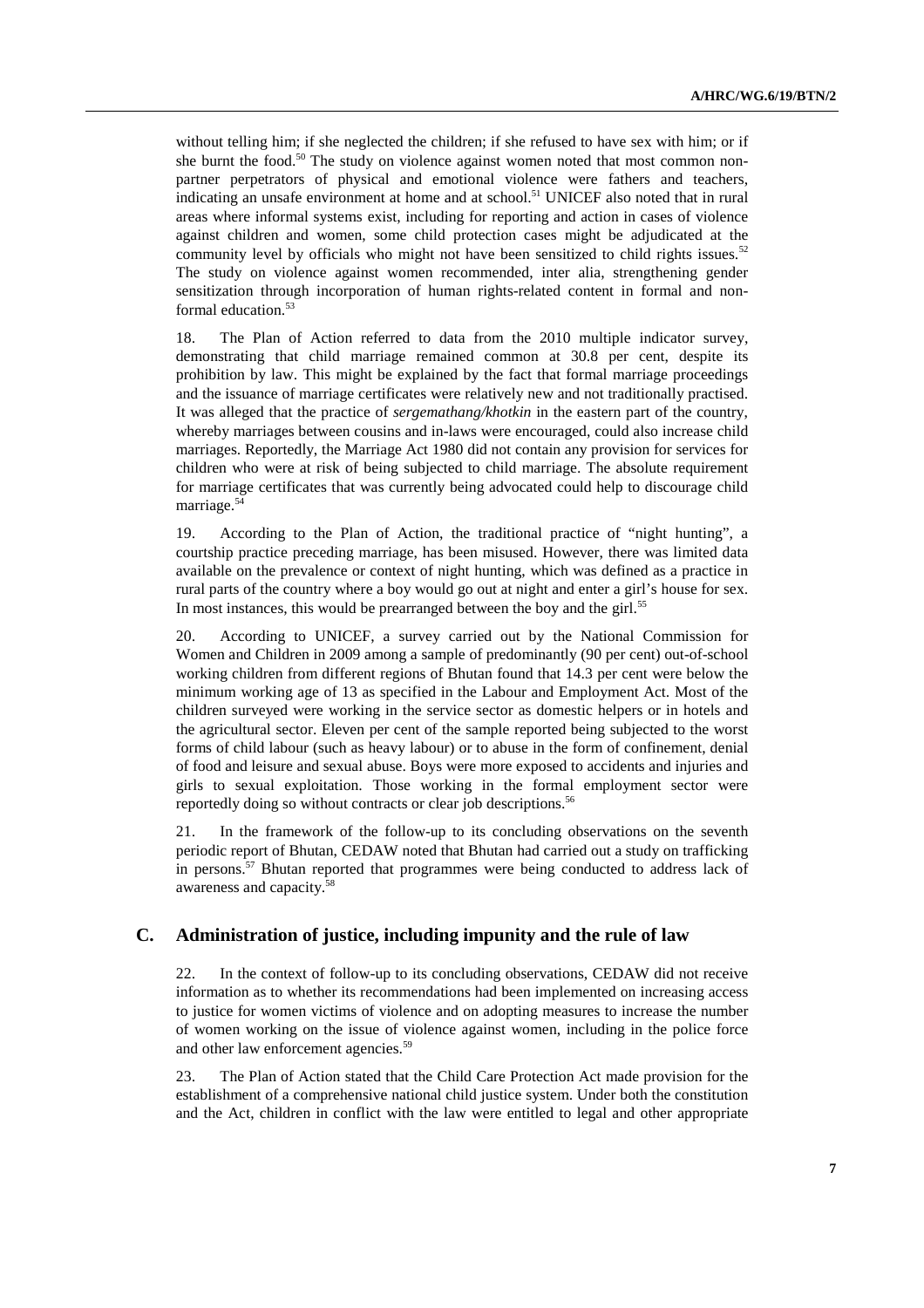assistance. In principle, free legal representation should extend to any child in the country, irrespective of nationality, but those provisions had not been translated into practice. $60$ 

24. UNICEF indicated that the Penal Code of Bhutan, 2004, as amended in 2011, set the age of criminal responsibility at over 12. The Penal Code and the Child Care and Protection Act provided alternatives to incarceration.<sup>61</sup> In the Plan of Action it was stated that, based on police records, 415 children had come into conflict with the law in the previous 12 months, of whom the vast majority (395) were male. (Data were only available where an arrest was made: 106 children (103 males and 3 females) were detained before sentencing and 46 received a custodial sentence. Of 55 children tried or convicted of a crime in 2011, the statistics of the Royal Court of Justice showed that 78 per cent of cases were for petty misdemeanours or misdemeanours. Given the prevalence of minor offences, there was concern that custodial sentences were reportedly handed down to 46 children, further indicating a need for reformed procedures to ensure that detention was used only as a last resort.<sup>62</sup>

#### **D. Right to privacy, marriage and family life**

25. In the country snapshot on HIV and men who have sex with men for Bhutan, December 2012*,* prepared by the United Nations Development Programme, the Joint United Nations Programme on HIV/AIDS and others, it was reported that there were criminal sanctions for consensual sex between male adults. Specifically, the Penal Code of 2004 criminalized sodomy or any other sexual conduct that was against the "order of nature". Penalties included a prison sentence of up to one year.<sup>63</sup> The National Strategic Plan II for Prevention and Control of STIs, HIV and AIDS in Bhutan, 2012–2016, called for review of article 213 of the Penal Code and the use of new guiding principles, many of which promoted enabling environments for men who have sex with men.<sup>64</sup>

26. In the Plan of Action it was reported that 5.4 per cent of children were orphans and 7.4 per cent lived without a biological parent.<sup>65</sup> The Child Care Protection Act, 2011, and the Child Adoption Act, 2012, provided guidance on alternative care and the rights of children without adequate family care. The Child Care Protection Act made provision for child homes, remand homes, special homes, closed facilities and after care homes; however, it did not make provision for any other form of alternative care, such as fostering or kinship care. There was an informal tradition of kinship care for which regulation or monitoring mechanisms were lacking.<sup>66</sup> One transit shelter operated in Thimphu; however, it lacked proper assessment processes to determine the needs and best interests of the children placed there. $67$  UNICEF reported that Bhutan needed more social workers, particularly females, together with a formalized system of alternative care for children without primary caregivers or with disabilities.<sup>68</sup>

27. In the Plan of Action it was reported that an estimated 5,609 children (5,116 males and 493 females) lived in monastic institutions. Of those, 743 boys and no girls were reported to have joined due to lack of adequate family care.<sup>69</sup> UNICEF indicated that an assessment of the conditions of young monks and nuns carried out in November 2010 found that, in most institutions, sleeping quarters were small and overcrowded (with an average of between 6 and 15 children in one sleeping area). Sanitary conditions were poor and educational standards were also in need of improvement.<sup>70</sup>

28. In the Plan of Action it was reported that the Child Adoption Act, 2012, regulates both domestic and intercountry adoption.<sup>71</sup> In 2011, 12 children were adopted, of whom 11 were adopted domestically and one internationally. The courts had final authority in granting both domestic and intercountry adoption placements.<sup>72</sup> Most adoptions took place from the hospitals where mothers left their babies; others took place informally when single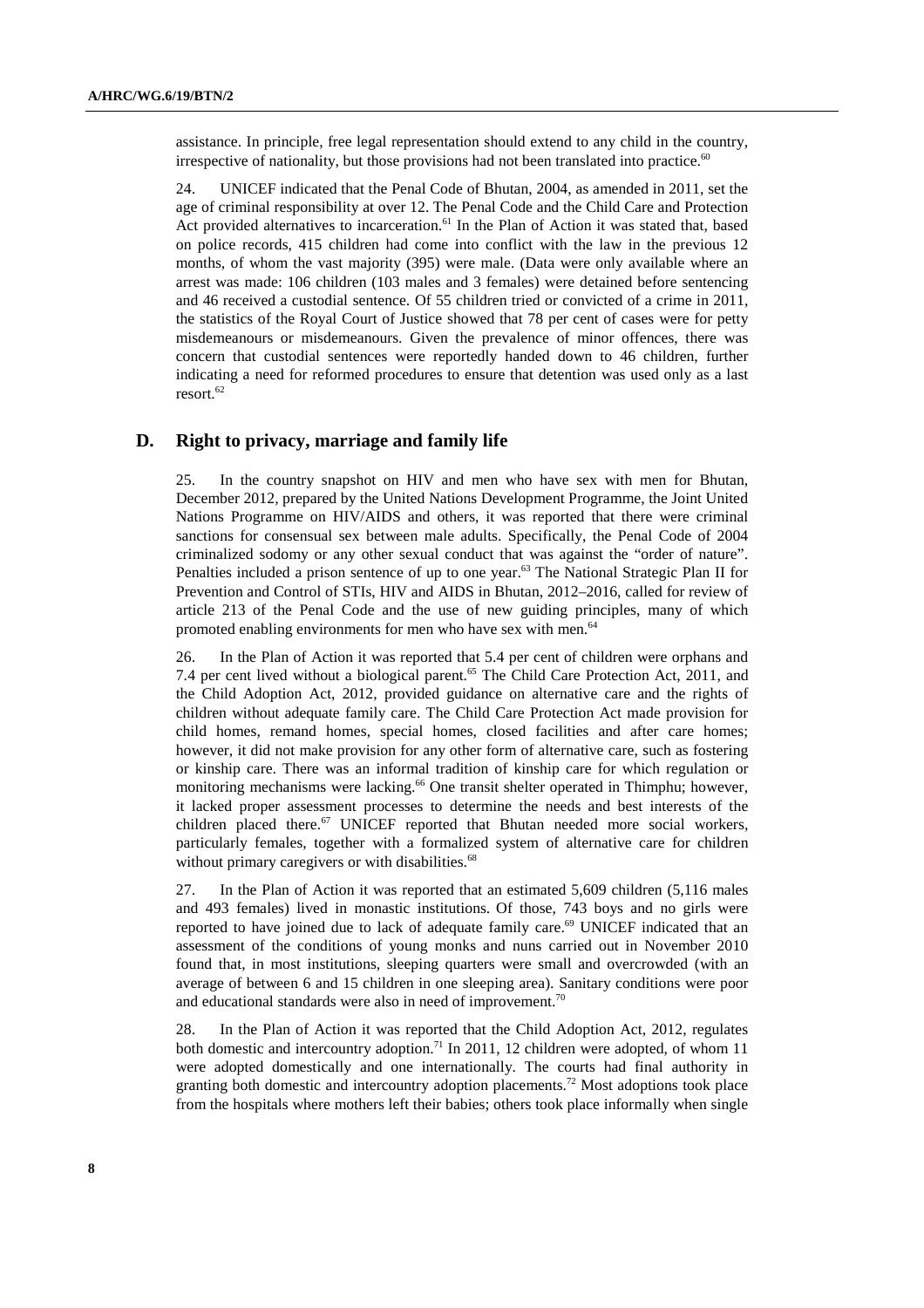mothers or women who were economically challenged gave up their children for adoption.73

## **E. Freedom of expression, association and peaceful assembly, and right to participate in public and political life**

29. UNESCO encouraged Bhutan to develop self-regulatory mechanisms for the media, decriminalize defamation and place it in the civil code in line with international standards. It also invited Bhutan to consider adopting a freedom of information law that was in accordance with international standards.<sup>74</sup>

30. In the Plan of Action it was reported that all civil society organizations must be registered with the Civil Society Organization Authority. Civil society organizations were expected to adhere strictly to their documented mandate; to change their programme focus they would need to negotiate with the Authority.75 In the draft Bhutan One programme it was indicated that it would be essential to further strengthen the capacity of civil society organizations to enable them to play their role effectively and to engage the media increasingly as a development change agent.<sup>76</sup>

31. The draft Bhutan One programme referred to the transition of Bhutan to a parliamentary democracy in 2008, indicating that challenges remained, such as the lack of a longstanding democratic culture in the country and the need to strengthen accountability. Effective and active participation was another area that would require continued attention, with a particular focus on the participation of women and youth.<sup>77</sup>

32. In the framework of follow-up to its concluding observations, CEDAW assessed the implementation of recommendations it had made on political participation. It considered that Bhutan had partially implemented one recommendation by carrying out studies on women and elections, $^{78}$  but had not implemented another recommendation as no temporary special measures had been taken. Not having received information on the review of criteria barring women's access to decision-making, CEDAW was unable to assess whether a further recommendation had been implemented. While noting the absence of awarenessraising activities about the importance of women taking up decision-making positions, CEDAW noted that Bhutan had taken some steps by training women for the functional literacy test and considered that another recommendation had been partially implemented.<sup>79</sup>

#### **F. Right to work and to just and favourable conditions of work**

33. UNICEF reported that the youth unemployment rate, currently 7.3 per cent, was one of the greatest challenges for Bhutan. In particular, in urban areas where the unemployment rate rose to 13.5 per cent, unemployed youth were vulnerable to risky and destructive behaviour.<sup>80</sup> Nearly 70 per cent of the total unemployed were women.<sup>81</sup> UNICEF recommended that the Government review and address gaps in technical and vocational education and training policies and develop new policies (e.g., covering minimum wage and targeted incentives for youth employment in the private sector). $82$ 

#### **G. Right to social security and to an adequate standard of living**

34. UNICEF reported that modernization and urbanization were widening the gaps between rich and poor and eroding traditional extended family ties. With extreme poverty increasing and traditional safety nets weakening, new demands were putting pressure on the social welfare network. Existing social protection measures were provided by the King's *kidu* (welfare) system, along with civil society and non-governmental organizations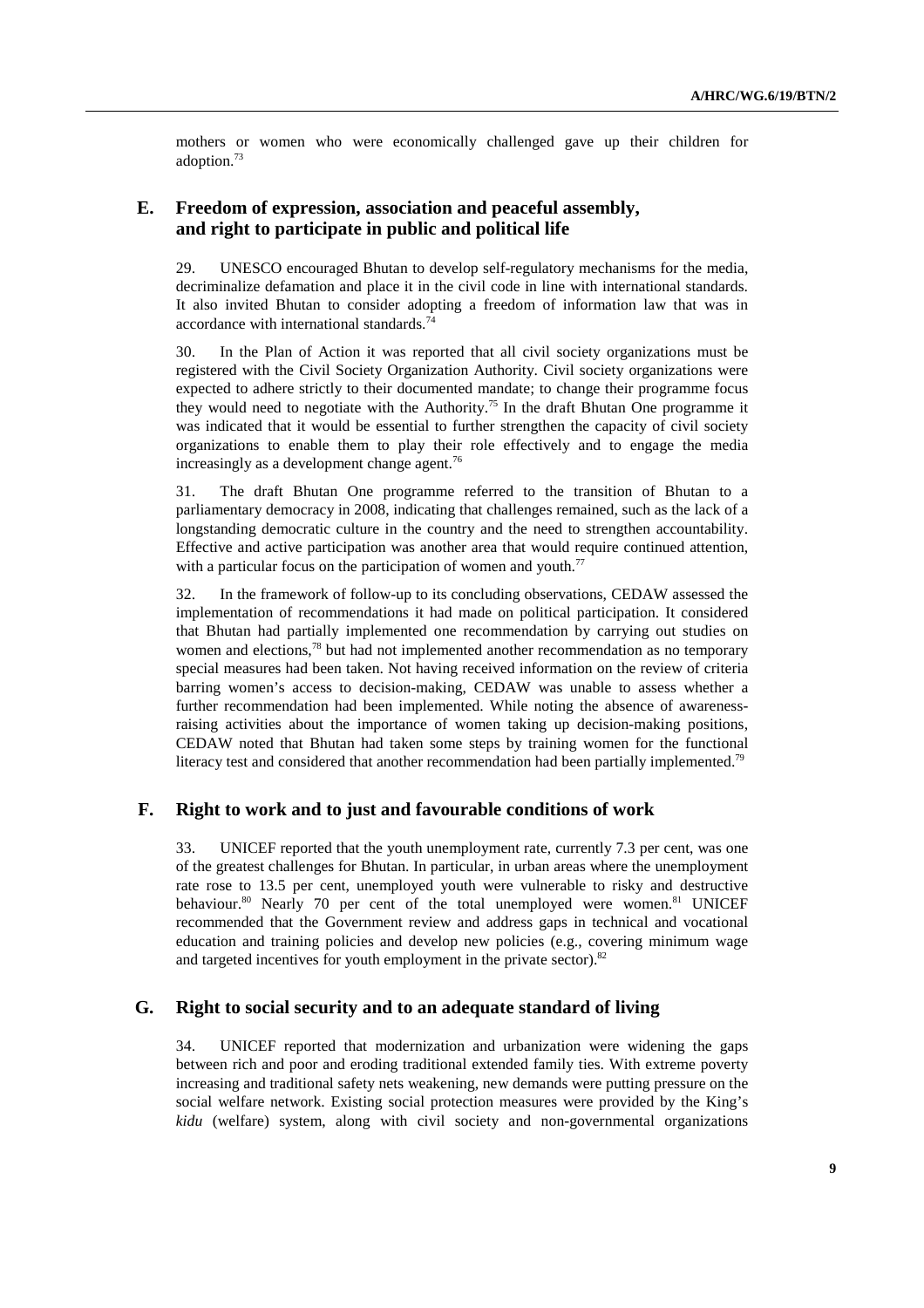(NGOs); however, there was not yet a government social security system in place.<sup>83</sup> Social protection was an area where capacity could be developed, with particular potential for focusing on vulnerable children. Social services for troubled adolescents and youth, including substance abusers, had come on stream only in the last three or four years. Complementarities between the *kidu* system, NGO initiatives and government responsibilities must be assured.<sup>84</sup>

35. According to the baseline survey for the Royal Society for Senior Citizens*,* the senior citizens who were worst hit by social misfortunes were those who had no non-labour incomes, such as a pension or other assets. Respondents to the survey suggested that people should make some form of contribution to insurance schemes while young, so that they could reap the benefits later in life. The establishment of old-age retirement homes was also recommended.<sup>85</sup>

36. UNICEF emphasized that poverty levels had significantly declined.86 However, nearly a quarter of the population still lived below the official poverty line and while this number was going down, the proportion living in extreme poverty (currently 6 per cent) was going up. There were also regional disparities: people were poorer in the east and south of the country.87 Although income poverty remained predominantly a rural phenomenon and rural development was a key to poverty reduction,<sup>88</sup> urban poverty was emerging as a new challenge, $89$  with rental costs for housing playing a part.  $90$ 

37. UNICEF pointed to disparities in income poverty between *dzongkhags* (districts) and *gewogs* (subdistricts)*.* <sup>91</sup> In the draft Bhutan One programme it was reported that the *dzongkhags* of Zhemgang, Lhuentse, Mongar, Trashigang and Pemagatshel appeared to be at a clear disadvantage.<sup>92</sup> UNICEF referred to a 2010 study, which revealed large variations in poverty incidence within *dzongkhags.* For example, in Chukha *dzongkhag*, in the extreme south-west, rural poverty rates ranged from 6 per cent in Bjachho *gewog* to 55 per cent in Logchina *gewog*. Areas with high levels of poverty had poor access to roads, markets, electricity and education.<sup>93</sup>

38. According to UNICEF, malnutrition was responsible for nearly half of all deaths of children under the age of five. One mother in 10 gave birth to a low birth-weight baby. Early marriage (and subsequent early childbirth) was one reason for this, while poverty, illiteracy, inadequate knowledge of maternal health care and nutrition, food insecurity and inadequate antenatal care were all associated with the poor nutritional status of children under the age of five, of whom one third were stunted. The knowledge of parents and caregivers about child nutrition was weak and micronutrient deficiencies were prevalent among women and children. Food security was still a challenge for many families: 1 household in 10 had insufficient food to feed the family for a quarter of the year.<sup>94</sup> In the draft Bhutan One programme, it was suggested that addressing chronic malnutrition would require a comprehensive approach that included providing a healthy environment, safe water and sanitation and proper childcare, encouraging exclusive breastfeeding and improving education and the health of mothers. $95$ 

#### **H. Right to health**

39. Despite the achievements of the community-based health system, with health services reaching 95 per cent of the population, UNICEF observed that a coverage rate of two doctors per 10,000 persons was insufficient. Inadequate levels of staffing at basic health units, especially in remote areas, and lack of adequate capacity development of community-level health workers had become a constraint on the quality of health service delivery.96 With most maternal and neonatal deaths occurring in the first two days after birth, $97$  the deployment and retention of more female health workers was one of the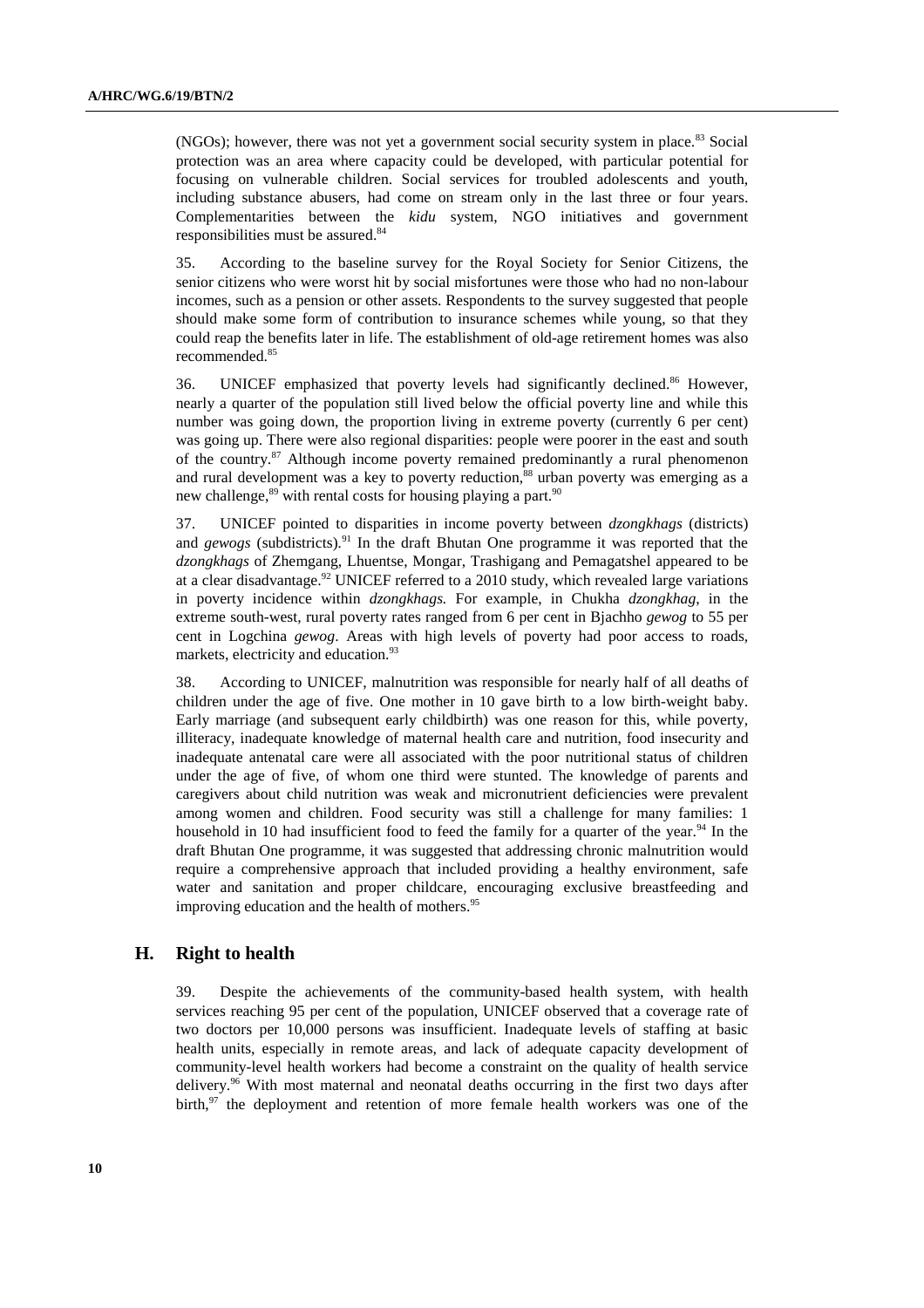necessary means to encourage women to use antenatal and postnatal services and to deliver their babies in health facilities.<sup>98</sup>

40. According to UNICEF, in terms of specific outcomes, Bhutan was at risk of missing Millennium Development Goal 4 A: reducing the mortality rate of children under five by 2015. There was a clear need to address the causes of diarrhoeal diseases, for example, by providing piped water to all households, expanding access to improved sanitation facilities and instilling behaviour change on hand-washing with soap. There was also a need to address acute respiratory infections by reducing air pollution in homes from solid-fuel cooking fires. More emphasis needed to be placed during women's antenatal and postnatal care visits on the importance of exclusive breastfeeding and appropriate complementary feeding for young children.<sup>99</sup>

41. It was reported in the draft Bhutan One programme that young people were particularly vulnerable to reproductive health issues, especially given the high rates of early childbearing. Sexually transmitted infections and HIV rates were disproportionately high among young people, owing in part to changing social norms and the lack of youth-friendly health services.<sup>100</sup> UNICEF suggested that services on subjects that concern young people, especially adolescent girls, such as reproductive tract infections and sexual health education, needed to be integrated into and expanded in education and the health-care services, in order to reduce dropout from schools and increase the utilization of health-care services by young women. $101$ 

42. In the country snapshot it was reported that an estimated 988 people, or fewer than 0.1 per cent of the adult population, were living with HIV in Bhutan, making it a lowprevalence country. A recent behavioural assessment in two major towns found evidence of high-risk behaviour among key affected populations, including men who have sex with men.<sup>102</sup> While HIV prevalence was extremely low, new cases were emerging, leading UNICEF to call for constant education and awareness-raising, particularly among youth and at-risk groups.<sup>103</sup>

43. According to the draft Bhutan One programme, the impact on health due to climate change was becoming visible with the emergence of new patterns of vector-borne diseases, such as malaria, dengue, *chikungunya* and water-borne diseases. Additionally, the prevalence of non-communicable diseases had risen considerably and now accounted for 75 per cent of the reported burden of disease.<sup>104</sup>

#### **I. Right to education**

44. UNICEF noted that the Bhutan multiple indicator survey in 2010 revealed that 26 per cent of young people aged between 15 and 24 had never attended formal school. Only 40 per cent of children were enrolled at the appropriate age. There were huge disparities in school attendance between rural and urban settings and strong correlations between the economic status of districts and the average level of schooling attained. Urban secondarylevel attendance rates were below 50 per cent. Although Bhutan had surpassed the Millennium Development Goal targets for gender equality, this applied only at primary and lower secondary levels. Female enrolment in schools declined steadily with the higher grade levels and only 8 per cent of students who transferred to tertiary institutes were female.105 The adult literacy rate was over 52.8 per cent for the whole population, but only 29 per cent for rural women. Non-formal education and other innovations had boosted literacy.<sup>106</sup>

45. UNICEF pointed out that the highest priority must be to encourage young women to complete their secondary education.<sup>107</sup> Sanitation in schools needed improvement, particularly to boost school enrolment among girls.<sup>108</sup> Improvement of retention and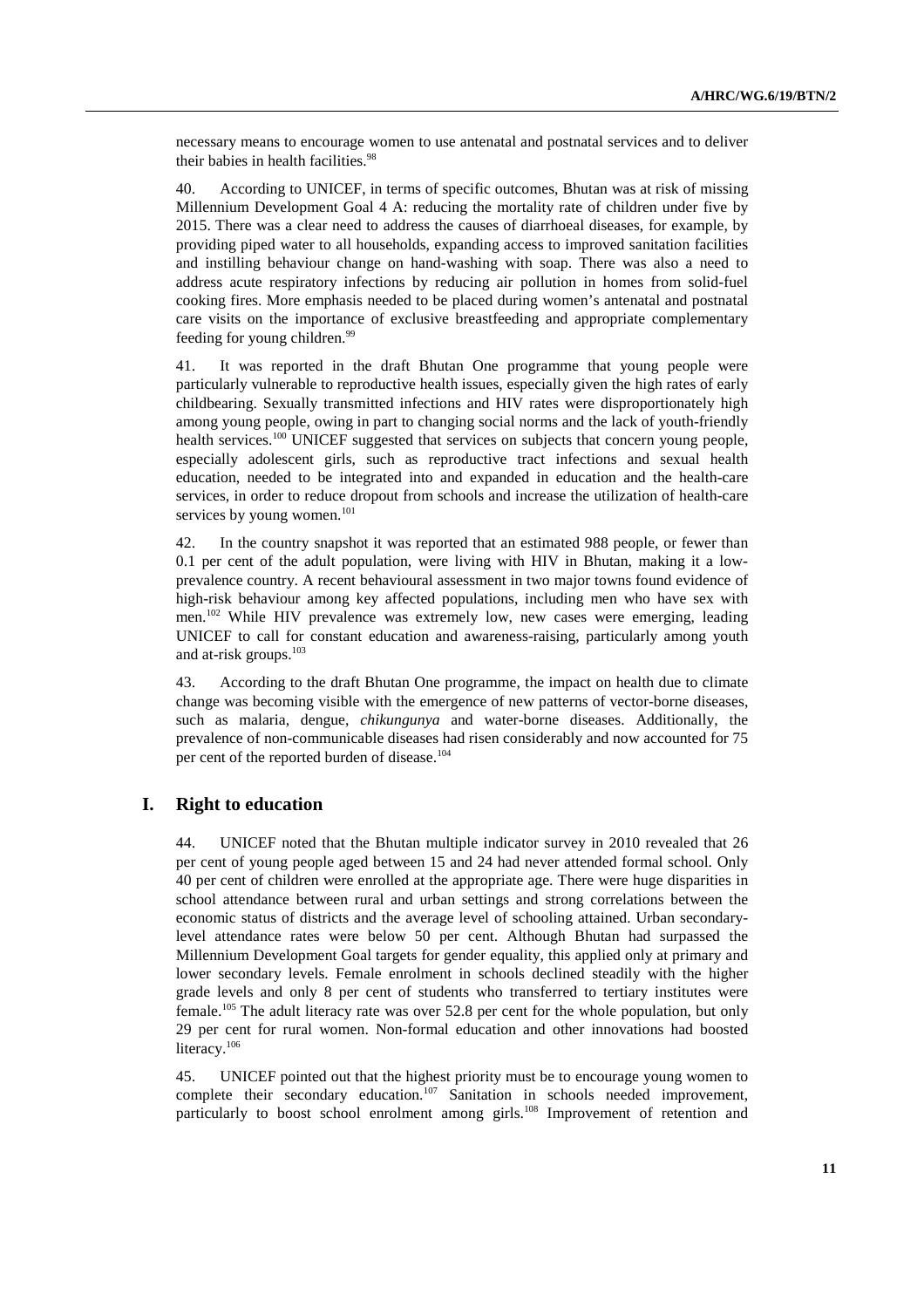completion rates needed constant attention, especially to enable more female students to transition through secondary to tertiary education. Expanding the very limited provision of vocational and technical training and education would require investment and the development of relevant course curricula. Sustained effort was needed to reach the 2 per cent of school-age children who remained out of school, mostly owing to poverty. Others in the same situation included migratory communities and children with special needs. Special efforts were also needed to reach children with disabilities and working children.<sup>109</sup> UNICEF suggested expanding the early childhood and care development programme to benefit members of communities who are often excluded, such as children with disabilities and their families. $110$ 

46. UNESCO encouraged Bhutan, inter alia, to intensify its efforts to make primary education compulsory, free of all costs and accessible for all children; and to implement additional measures to ensure the right to education for children from ethnic minorities and for children living in rural and remote areas. $111$ 

#### **J. Persons with disabilities**

47. UNICEF referred to the results of a study on disability among children aged between 2 and 9, which indicated the prevalence of all types of disability at 21 per cent.<sup>112</sup>

## **K. Migrants, refugees and asylum seekers**

48. Regarding the people in refugee camps in the eastern part of a neighbouring country, UNICEF stated that the Government of Bhutan remained committed to resolving the issue through the bilateral process based on past agreements. The readiness of Bhutan to resume bilateral talks with the Government of the neighbouring country and the willingness of the United Nations to support those efforts, if so requested, had been reiterated at the eleventh round-table meeting in September  $2011$ <sup>113</sup>

#### **L. Right to development and environmental issues**

49. In the draft Bhutan One programme it was reported that the relatively high per capita income of the country derived mainly from the substantial revenues it earned from the export of hydropower. That was a capital-intensive economic activity with low labour requirements. The economy was still very much dominated by agriculture, raising livestock, forestry and logging, and for many rural communities this translated into subsistence living close to the poverty line and vulnerability to external shocks and changes.<sup>114</sup>

50. In the draft Bhutan One programme it was also reported that the endemic threat of natural disasters and vulnerability to climate change, given the frequency of natural disasters, would continue to have a significant impact on economic development, in particular on the hydropower sector, which was disproportionately affected by water scarcity and unpredictability, and on the agriculture sector owing to loss of arable land and livelihood opportunities. Bhutan's cultural heritage also came under threat in those circumstances with direct consequences for community resilience given the importance of religious buildings in particular as part of local coping systems.<sup>115</sup>

51. In the draft Bhutan One programme it was emphasized that rapid urbanization had been identified as one of the major emerging challenges, with over 31 per cent of the total population now living in urban areas. It was estimated that by 2020, the urbanization level would be between 50 and 73 per cent and that there would be an additional urban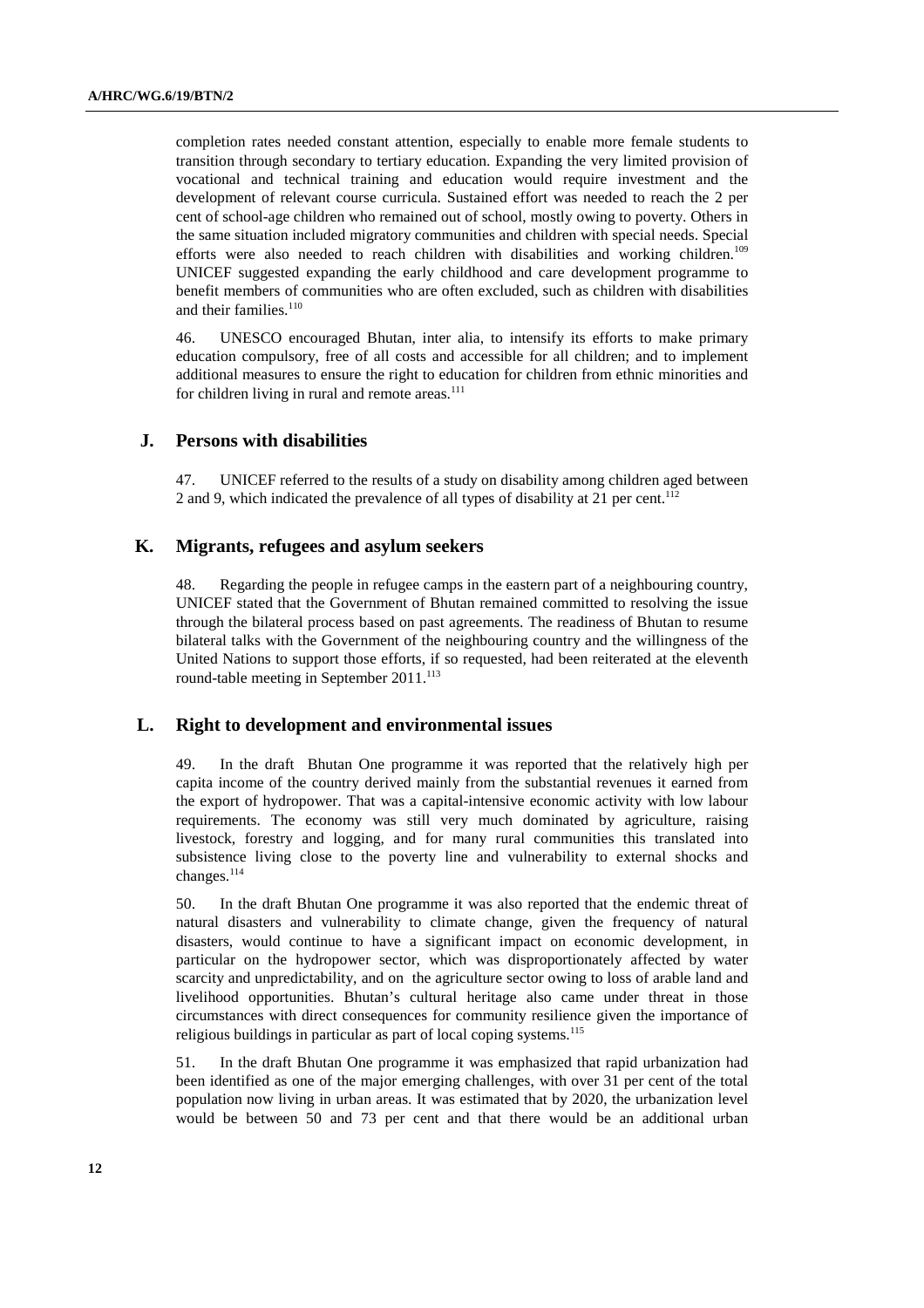population of between 180,000 and 360,000. Rapid urbanization was expected to give rise to a series of problems, such as increasing congestion, sanitation issues and health-related problems, environmental concerns and socioeconomic problems, including more poverty and greater economic disparities, and higher levels of unemployment and underemployment, especially among the youth. $116$ 

#### *Notes*

<sup>1</sup> Unless indicated otherwise, the status of ratification of instruments listed in the table may be found on the official website of the United Nations Treaty Collection database, Office of Legal Affairs of the United Nations Secretariat, http://treaties.un.org/. Please also refer to the United Nations compilation on Bhutan from the previous cycle  $(A/HRC/WG.6/6/BTN/2)$ .

 $\frac{2}{3}$  The following abbreviations have been used for this document:

| <b>ICERD</b>     | International Convention on the Elimination of All Forms of Racial                            |
|------------------|-----------------------------------------------------------------------------------------------|
|                  | Discrimination                                                                                |
| <b>ICESCR</b>    | International Covenant on Economic, Social and Cultural Rights;                               |
| <b>OP-ICESCR</b> | Optional Protocol to ICESCR                                                                   |
| <b>ICCPR</b>     | International Covenant on Civil and Political Rights                                          |
| <b>ICCPR-OP1</b> | <b>Optional Protocol to ICCPR</b>                                                             |
| <b>ICCPR-OP2</b> | Second Optional Protocol to ICCPR, aiming at the abolition of the death<br>penalty            |
| <b>CEDAW</b>     | Convention on the Elimination of All Forms of Discrimination against<br>Women                 |
| <b>OP-CEDAW</b>  | <b>Optional Protocol to CEDAW</b>                                                             |
| <b>CAT</b>       | Convention against Torture and Other Cruel, Inhuman or Degrading                              |
|                  | <b>Treatment or Punishment</b>                                                                |
| OP-CAT           | Optional Protocol to CAT                                                                      |
| <b>CRC</b>       | Convention on the Rights of the Child                                                         |
| OP-CRC-AC        | Optional Protocol to CRC on the involvement of children in armed<br>conflict                  |
| OP-CRC-SC        | Optional Protocol to CRC on the sale of children, child prostitution and<br>child pornography |
| OP-CRC-IC        | Optional Protocol to CRC on a communications procedure                                        |
| <b>ICRMW</b>     | International Convention on the Protection of the Rights of All Migrant                       |
|                  | Workers and Members of Their Families                                                         |
| <b>CRPD</b>      | Convention on the Rights of Persons with Disabilities                                         |
| <b>OP-CRPD</b>   | <b>Optional Protocol to CRPD</b>                                                              |
| <b>CPED</b>      | International Convention for the Protection of All Persons from Enforced                      |
|                  | Disappearance                                                                                 |

- <sup>3</sup> <sup>3</sup> Individual complaints: ICCPR-OP 1, art 1; OP-CEDAW, art. 1; OP-CRPD, art. 1; OP-ICESCR, art. 1; OP-CRC-IC, art.5; ICERD, art. 14; CAT, art. 22; ICRMW, art. 77; and CPED, art. 31. Inquiry procedure: OP-CEDAW, art. 8; CAT, art. 20; CPED, art. 33; OP-CRPD, art. 6; OP-ICESCR, art. 11; and OP-CRC-IC, art. 13. Inter-State complaints: ICCPR, art. 41; ICRMW, art. 76; CPED, art. 32;
	- CAT, art. 21; OP-ICESCR, art. 10; and OP-CRC-IC, art. 12. Urgent action: CPED, art. 30. 4 Geneva Convention for the Amelioration of the Condition of the Wounded and Sick in Armed Forces in the Field (First Convention); Geneva Convention for the Amelioration of the Condition of Wounded, Sick and Shipwrecked Members of Armed Forces at Sea (Second Convention); Geneva Convention relative to the Treatment of Prisoners of War (Third Convention); Geneva Convention relative to the Protection of Civilian Persons in Time of War (Fourth Convention). For the official status of ratifications, see Federal Department of Foreign Affairs of Switzerland, at
	- www.eda.admin.ch/eda/fr/home/topics/intla/intrea/chdep/warvic.html.<br><sup>5</sup> Protocol to Prevent, Suppress and Punish Trafficking in Persons, Especially Women and Children,
	- supplementing the United Nations Convention against Transnational Organized Crime. 6 Protocol Additional to the Geneva Conventions of 12 August 1949, and relating to the Protection of Victims of International Armed Conflicts (Protocol I); Protocol Additional to the Geneva Conventions of 12 August 1949, and relating to the Protection of Victims of Non-International Armed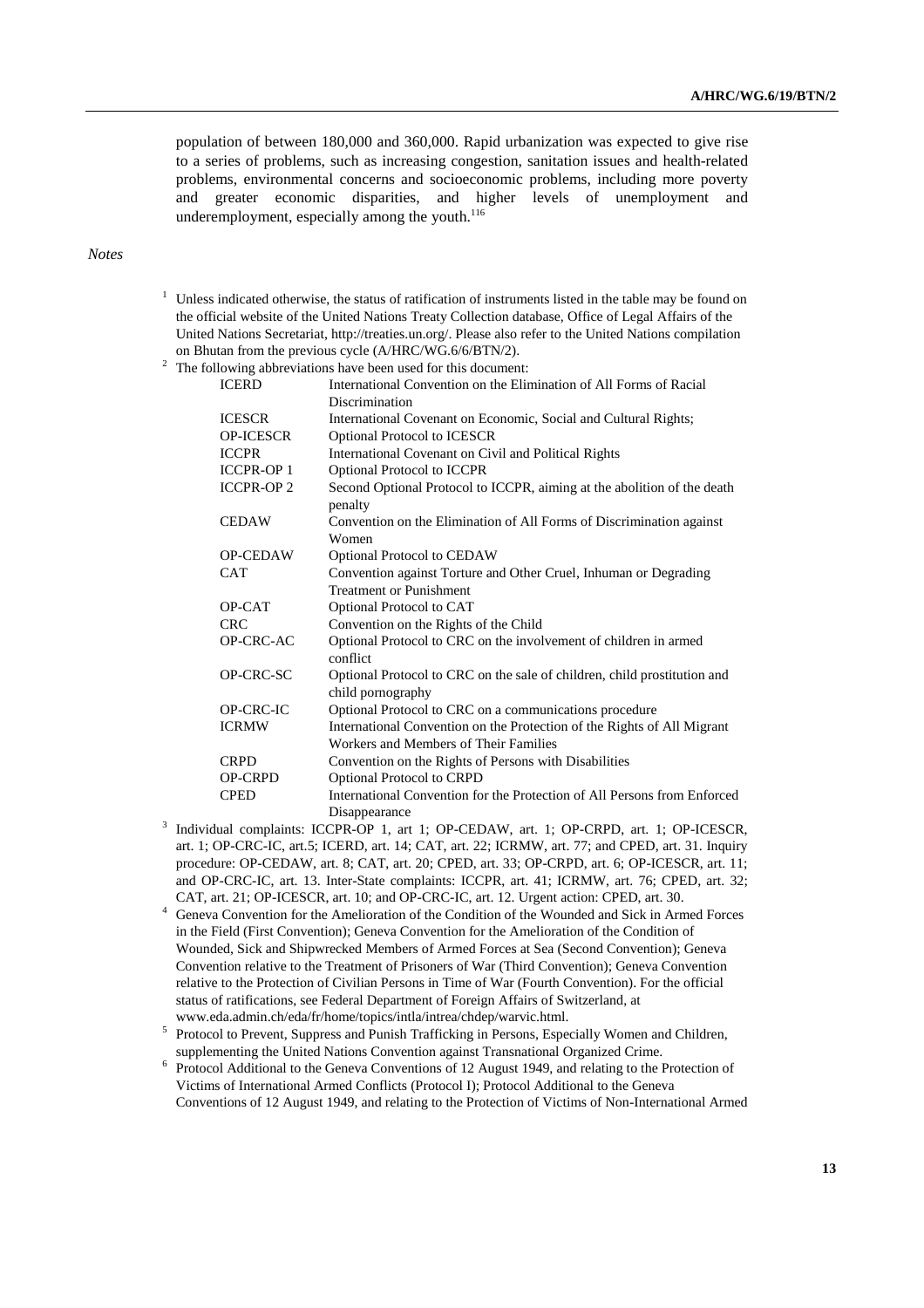Conflicts (Protocol II); Protocol Additional to the Geneva Conventions of 12 August 1949, and relating to the Adoption of an Additional Distinctive Emblem (Protocol III). For the official status of ratifications, see Federal Department of Foreign Affairs of Switzerland, at www.eda.admin.ch/eda/fr/home/topics/intla/intrea/chdep/warvic.html. 7

- $1951$  Convention relating to the Status of Refugees and its 1967 Protocol, 1954 Convention relating to the Status of Stateless Persons and 1961 Convention on the Reduction of Statelessness.
- International Labour Organization Convention No. 29 concerning Forced or Compulsory Labour; Convention No. 105 concerning the Abolition of Forced Labour; Convention No. 87 concerning Freedom of Association and Protection of the Right to Organise; Convention No. 98 concerning the Application of the Principles of the Right to Organise and to Bargain Collectively; Convention No. 100 concerning Equal Remuneration for Men and Women Workers for Work of Equal Value; Convention No. 111 concerning Discrimination in Respect of Employment and Occupation; Convention No. 138 concerning Minimum Age for Admission to Employment; Convention No. 182 concerning the Prohibition and Immediate Action for the Elimination of the Worst Forms of Child
- Labour.<br><sup>9</sup> International Labour Organization Convention No.169 concerning Indigenous and Tribal Peoples in
- Independent Countries and Convention No.189 concerning Decent Work for Domestic Workers.<br><sup>10</sup> UNESCO submission to the universal periodic review of Bhutan, para. 35 and see also para. 37.<br><sup>11</sup> UNICEF, *A Situation Analysis*
- 
- <sup>12</sup> National Commission for Women and Children, "Mapping and assessment and National Plan of Action for Child Protection" (2012), p.42.<br><sup>13</sup> Ibid., p.23.
- 
- $14$  Ibid., p.15.
- 
- $^{15}$  Ibid., p.23.
- $^{16}$  Ibid., p.16.<br><sup>17</sup> Ibid. p.17  $^{17}$  Ibid., p.17.<br> $^{18}$  Ibid., p.15.
- $\frac{18}{19}$  Ibid., p.15.
- Letter from CEDAW to the Permanent Mission of Bhutan to the United Nations Office and other international organizations in Geneva, dated 15 November 2013, available from http://tbinternet.ohchr.org/Treaties/CEDAW/Shared%20Documents/BTN/INT\_CEDAW\_FUL\_BTN \_15775\_E.pdf (accessed on 10 January 2014).
- $^{20}$  CEDAW/C/BTN/CO/7/Add.1, pp. 4 and 5.
- 21 National Plan of Action for Child Protection, p. 35.
- $22$  Ibid., p. 42.
- 
- <sup>23</sup> Ibid., p. 40.<br><sup>24</sup> Situation Analysis of Children, Youth and Women, p.104.
- <sup>25</sup> National Plan of Action for Child Protection, pp. 5 and 14.
- <sup>26</sup> *Situation Analysis of Children, Youth and Women*, p. 9.
- 27 Ibid., p.1.
- <sup>28</sup> Draft United Nations Development Assistance Framework, draft "Bhutan One programme 2014– 2018", May 2013, p. 10.  $^{29}$  The following abbreviations have been used for this document:
- 

CEDAW Committee on the Elimination of Discrimination against Women CRC Committee on the Rights of the Child. 30 CEDAW/C/BTN/CO/7, para. 42.

- 
- <sup>31</sup> CEDAW/C/BTN/CO/7/Add.1.
- <sup>32</sup> Letter from CEDAW to the Permanent Mission of Bhutan to the United Nations Office and other international organizations in Geneva., dated 15 November 2013.<br><sup>33</sup> For the titles of special procedures, see www.ohchr.org/EN/HRBodies/SP/Pages/Themes.aspx and
- www.ohchr.org/EN/HRBodies/SP/Pages/Countries.aspx. 34 Draft Bhutan One programme, para.63.
- 
- <sup>35</sup> National Commission for Women and Children, "Study on the situation of violence against women in Bhutan" (2012), p.94, recommendation 4.<br>
<sup>36</sup> Ibid., p.93.<br>
<sup>37</sup> Situation Anglasis of *Children*, Youth and
- 
- <sup>37</sup> *Situation Analysis of Children, Youth and Women, p.8.* 38 UNDP and the Royal Society for Senior Citizens, "Baseline survey for Royal Society for Senior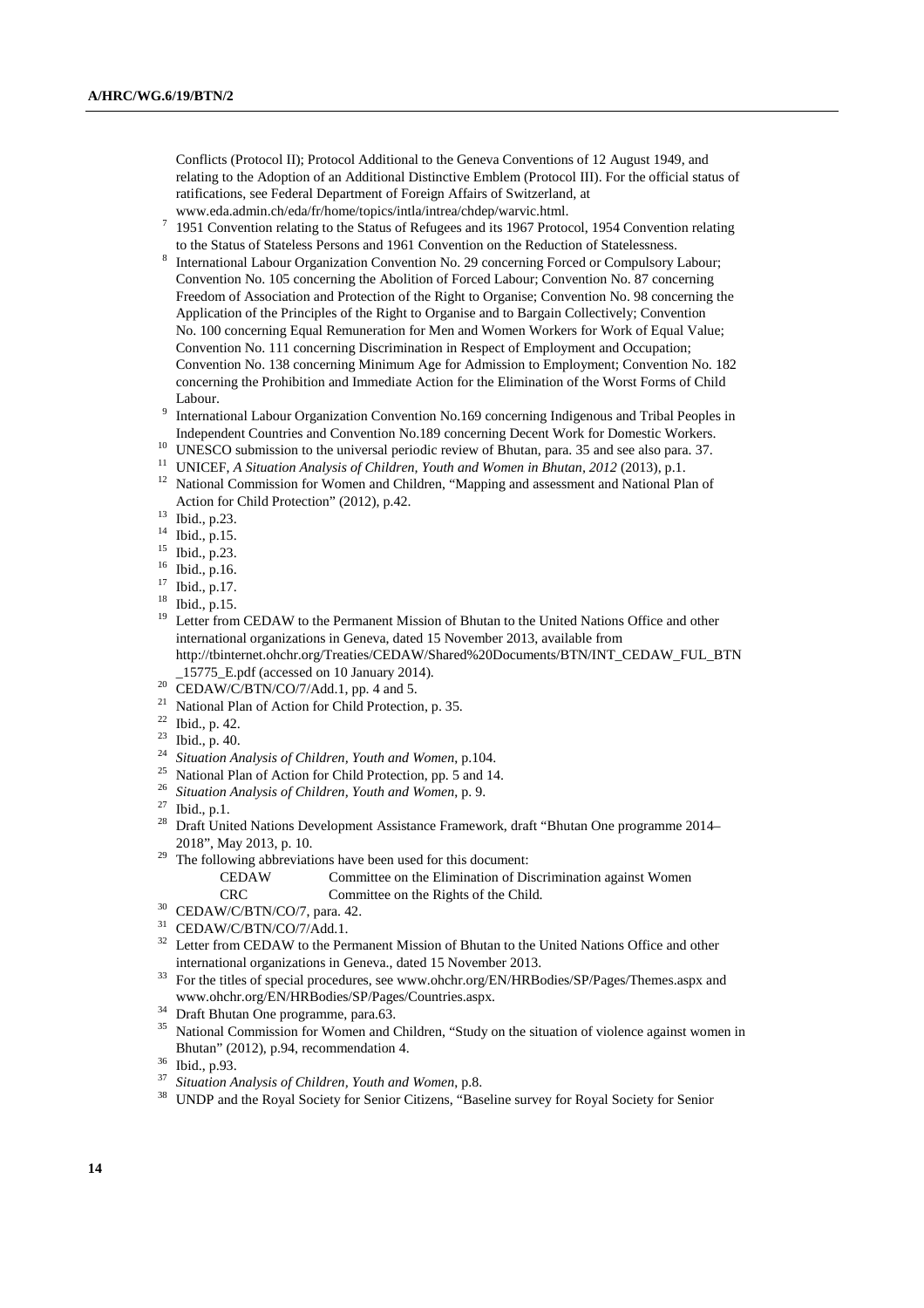- 
- Citizens", p.6.<br><sup>39</sup> National Plan of Action for Child Protection, p. 18.<br><sup>40</sup> Phid a a 16
- $^{40}$  Ibid., p. 16.
- $^{41}$  Ibid., p. 8.
- $^{42}$  Ibid., pp. 15 and 16.
- $^{43}$  Ibid., p. 15.
- $rac{44}{45}$  Ibid.
- 45 Ibid., p. 16.
- <sup>46</sup> *Situation Analysis of Children, Youth and Women*, p. 106. 47 Ibid., p. 85.
- 
- 48 Ibid., pp. 18 and 75.
- 49 Ibid., p.4.
- 50 Ibid., p.4, footnote 17. See also, National Statistics Bureau, "Bhutan multiple indicator survey 2010", pp.174–176.<br>
<sup>51</sup> Situation of Violence Against Women in Bhutan, pp. 60, 63 and 68.<br>
<sup>52</sup> Situation Analysis of Children, Youth and Women, p.19.
- 
- 
- <sup>53</sup> Study on the situation of violence against women in Bhutan 2012, p. 94, recommendation 1.
- 54 National Plan of Action for Child Protection, p. 17.
- 
- <sup>55</sup> Ibid., p. 20.<br><sup>56</sup> Situation Analysis of Children, Youth and Women, 2013, pp. 82 and 83.
- <sup>57</sup> Letter from CEDAW to the Permanent Mission of Bhutan to the United Nations Office and other international organizations in Geneva., dated 15 November 2013. 58 CEDAW/C/BTN/CO/7/Add.1, p. 6.
- 
- <sup>59</sup> Letter from CEDAW to the Permanent Mission of Bhutan to the United Nations Office and other international organizations in Geneva, dated 15 November 2013.<br><sup>60</sup> National Plan of Action for Child Protection, p. 22.<br><sup>61</sup> Situation Anglysis of Children, Youth and Woman p. 80.
- 
- <sup>61</sup> *Situation Analysis of Children, Youth and Women*, p.80. 62 National Plan of Action for Child Protection, p. 9.
- 
- <sup>63</sup> UNDP, UNAIDS and others, "Country snapshot on HIV and men who have sex with men, Bhutan", December 2012, p.2. 64 Ibid., p.2.
- 
- <sup>65</sup> National Plan of Action for Child Protection, p. 9.<br><sup>66</sup> National Plan of Action for Child Protection, p. 21
- National Plan of Action for Child Protection, p. 21.
- 67 National Plan of Action for Child Protection, p. 29.
- <sup>68</sup> *Situation Analysis of Children, Youth and Women, p. 107.* 69 National Plan of Action for Child Protection, p. 9.
- 
- <sup>70</sup> *Situation Analysis of Children, Youth and Women*, p. 84. 71 National Plan of Action for Child Protection, p. 15.
- 
- 72 Ibid., p. 29.
- 73 Ibid., p. 30.
- 74 UNESCO submission, paras. 42–44.
- 75 National Plan of Action for Child Protection, p. 38.
- 76 Draft Bhutan One programme, para. 59.
- $\frac{77}{78}$  Ibid., para. 57.
- See also, National Commission for Women and Children with support from the United Nations,
- "Study report on participation of women in 2011 local government election", 2012.. 79 Letter from CEDAW to the Permanent Mission of Bhutan to the United Nations Office and other international organizations in Geneva, dated 15 November 2013. 80 *Situation Analysis of Children, Youth and Women*, p.3. 81 Ibid., p.4.
- 
- 
- 82 Ibid., p.100.
- $\frac{83}{84}$  Ibid., p.4.
- $\frac{84}{85}$  Ibid., p.73.
- Baseline survey for Royal Society for Senior Citizens, p.44.
- <sup>86</sup> *Situation Analysis of Children, Youth and Women*, p.9. 87 Ibid., p.3.
-